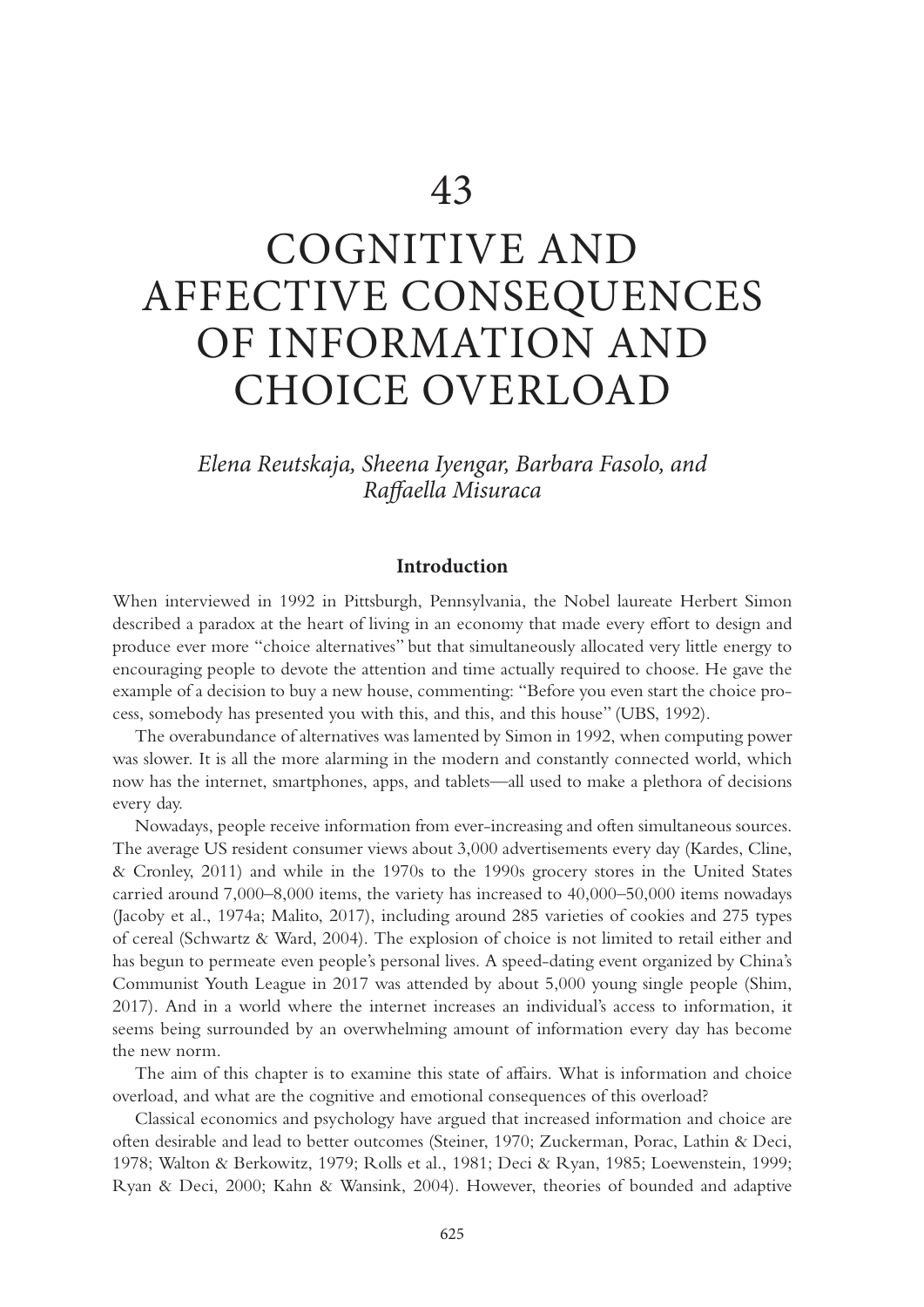### *Elena Reutskaja et al.*

rationality posit the opposite (Simon, 1957 1991;Gigerenzer & Selten, 2002) and have been supported by a large body of research. Extensive information and choice can be costly, demotivating, and unsatisfying (Miller, 1956; Newell & Simon, 1972; Jacoby, 1974; Malhotra, 1982; Iyengar & Lepper, 2000; Schwartz, 2004; Reutskaja & Hogarth, 2009; Grant & Schwartz, 2011; Reutskaja, Nagel, Camerer, Rangel, 2018). They can result in what Schwartz (2000) has called a "tyranny of freedom." However, using less information and making decisions based on less information can lead to higher-quality outcomes. (For a review, see Gigerenzer & Gaissmaier, 2011.)

# **Information and choice overload: a theoretical background**

# *Definition of information and choice overload*

Information load is closely connected to Herbert Simon's behavioral model of rational choice, or "a kind of rational behavior that is compatible with the access to information and the computational capacities that are actually possessed by organisms, including man, in the kinds of environments in which such organisms exist" (Simon, 1955, p. 99). In line with Simon, later research has sought to differentiate information "load" from "overload." The result has been a long-standing debate in the relevant literature about how "information load" and "information overload" can and should be measured. Jacoby (1977, p. 569) provides the following definitions:

Information load refers to the variety of stimuli (in type and number) to which the receiver must attend. Information *over*load refers to the fact that there are finite limits to the ability of human beings to assimilate and process information during any given unit of time. Once these limits are surpassed, the system is said to be "overloaded" and human performance (including decision making) becomes confused, less accurate, and less effective.

Many researchers use these definitions and manipulate information load by varying both the number of items and the number of attributes describing those items (Jacoby, Speller & Berning, 1974; Jacoby, Speller & Kohn, 1974, Lee & Lee, 2004). Others argue that information load cannot be measured using the product of the number of items and number of attributes (Malhotra, Jain & Lagakos, 1982). As yet, there is no consensus on how to appropriately measure information load and, as a result, any effects driven by the number of choice alternatives and choice attributes remain controversial.

In addition to information overload, it is necessary to define a closely related concept, that of *choice overload*. Choice overload occurs when an increase in the number of options to choose from has detrimental consequences. For example, choice overload may manifest itself as lower intrinsic motivation to choose, decreased satisfaction with the option finally chosen, decreased satisfaction with the process of choosing, stress, anxiety and choice paralysis (Iyengar & Lepper, 2000; Schwartz, 2004; Shah & Wolford, 2007; Reutskaja & Hogarth, 2009; Grant & Schwartz, 2011; Chernev, Böckenholt, & Goodman, 2015; Nagar & Gandotra, 2016; Reutskaja et al., 2018).

Both information and choice overload can arise for both cognitive and affective reasons but they differ in one important way: choice overload occurs only when there is a need to choose an item from a set of alternatives. In contrast, information overload may occur regardless of whether there is a need to make a choice or not. In the latter case, information overload is driven not by choice per se but by the overwhelming amount of information to process.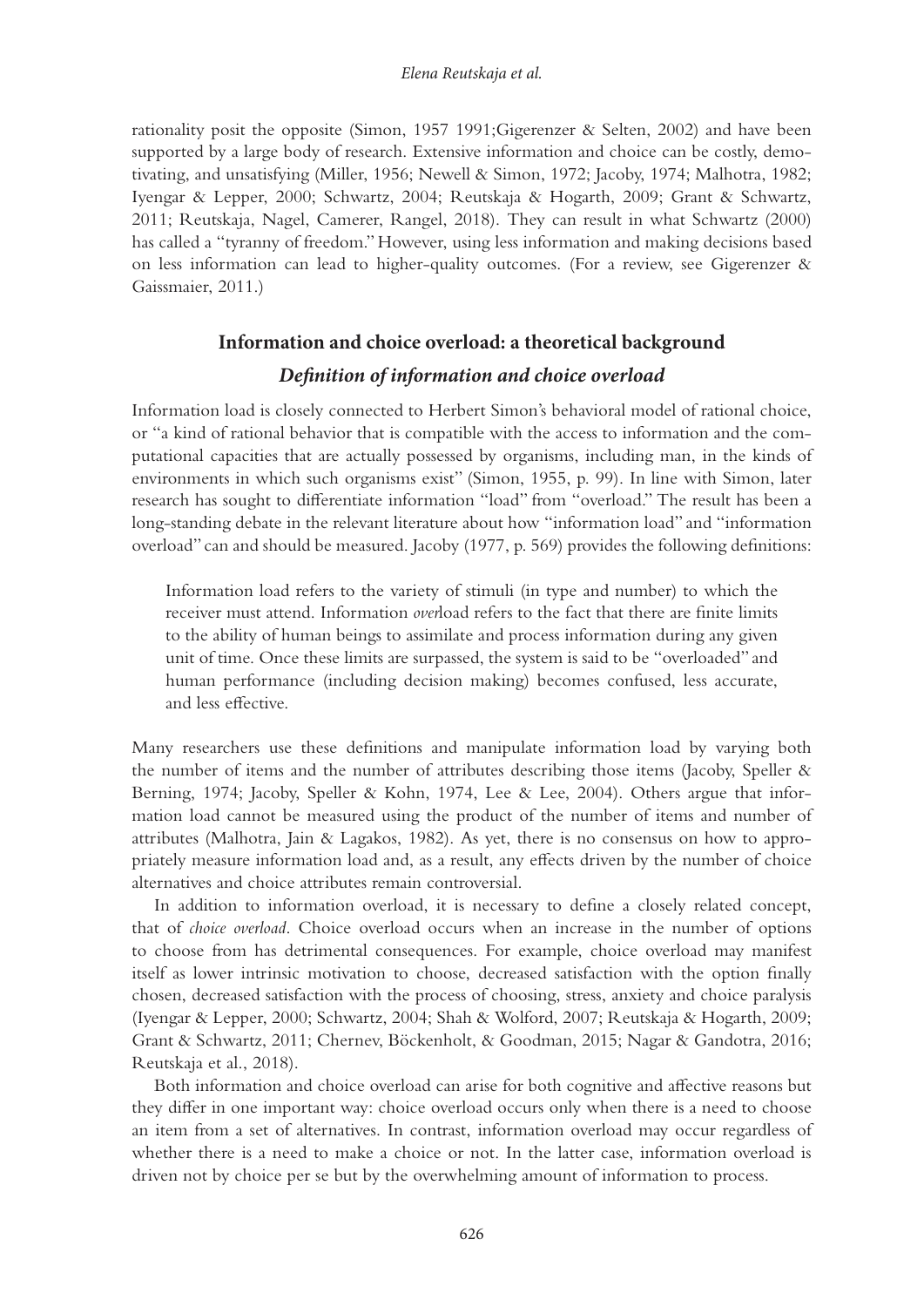Though it may be possible for choice overload to occur without information overload, the two often go hand in hand and, for this reason, this chapter will use the terms interchangeably. Despite the different approaches in methodology, most scholars do not dispute the premises of information or choice overload (with some exceptions, such as Scheibehenne, Greifeneder, & Todd, 2010).

### *Processes underlying the information-overload phenomenon*

Next to be discussed are the underlying mechanisms of choice overload, which are connected to the benefits and costs of choice and information provision.

The benefits of increased access to information are nearly always self-evident. Generally, there is an increased likelihood that people's diverse needs and wants will be satisfied. Full and transparent information should also promote market competition by driving prices down and quality up (Loewenstein, 1999). Moreover, actual variety and perceived variety often have the potential to increase consumption (Kahn & Wansink, 2004; Rolls et al., 1981), while access to more choice offerings can improve consumers' welfare (Brynjolfsson, Hu, & Smith, 2003).

Full information and an abundance of choice can also be beneficial from a psychological point of view. As a thought experiment, contrast the emotional feelings experienced when entering a grocery store offering only a few options with what you might feel when entering a well-stocked competitor. In general, individuals are attracted to larger choice sets (see, for example, Iyengar & Lepper, 2000). This can be explained, at least in part, by research demonstrating the association between more choice alternatives and greater perceived decision freedom (Steiner, 1970; Reibstein, Youngblood, & Fromkin, 1975; Walton & Berkowitz, 1979).

On the other hand, information may also impose costs on an individual. Costs come in the form of extra time spent assimilating new information, the potential for error, the greater cognitive burden, and the potential to create an affectively taxing experience, such as feeling greater regret as the number of forgone options increases (Miller, 1956; Loewenstein, 1999; Botti & Iyengar, 2006; Reutskaja, 2008). Those are discussed in more detail below.

A theoretical model describing how the benefits and costs of choice can be integrated has been proposed in previous research (Reutskaja & Hogarth, 2009). This model suggests that, while choice implies both benefits ("goods") and costs ("bads"), which may both increase with the number of available alternatives (see also Coombs & Avrunin, 1977), the benefits increase more slowly than the costs. This proposition was also supported later by Grant and Schwartz (2011). As a result, their model's first implication is that an intermediate amount of choice leads almost always to a more optimal choice offering than a small or large number of choices. That is, the provision of choice is beneficial up to a certain point, after which it becomes detrimental and choice overload occurs. The net benefit to this outcome varies as a function of the number of alternatives, which can be graphed as an inverted U shape, as shown in Figure 43.1.

Another important consequence of this model is that changes in actual and perceived costs and benefits shift the location of the function's peak. For example, with benefits being held constant, lower costs will shift the peak to the right, allowing people to deal with more choice offerings. The costs and benefits of choice (and therefore, the location of the peak of the resulting function) can be moderated by several significant factors: features of information and the environment (such as perceptual attributes of information, organization of the information set, whether a decision is made with or without time pressure, the presence or absence of brand names) and individual differences between the decision makers (such as gender and age). A discussion of the moderators of choice overload is beyond the scope of this chapter but for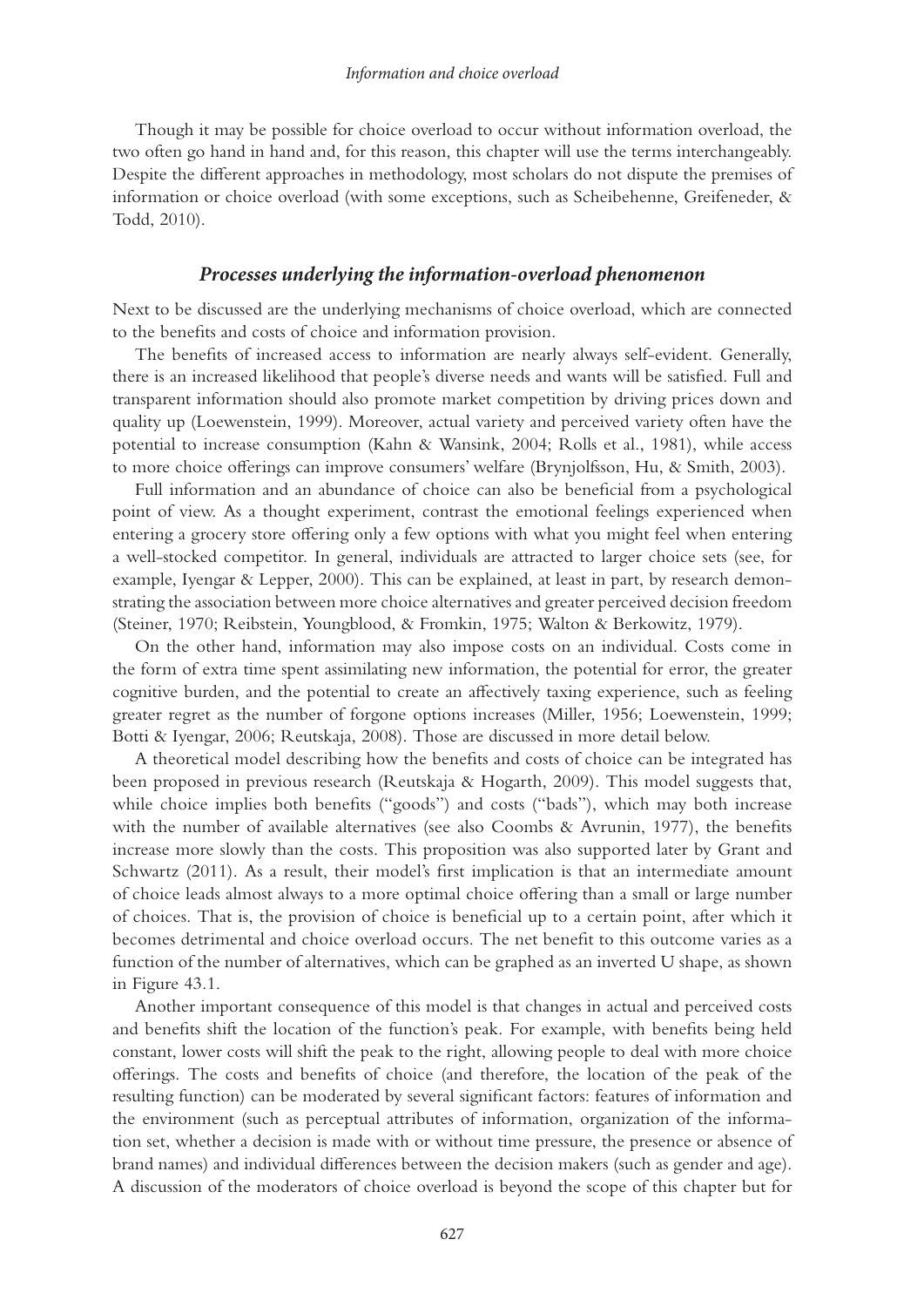

*Figure 43.1* Satisfaction as a function of the number of alternatives in the choice set Source: Adapted from similar figures originally published in Reutskaja and Hogarth (2009).

more on this subject, see Chapter 44 in this volume, "How much choice is 'good enough'? Moderators of information and choice overload."

Overall, the underlying mechanism described above can explain many findings from previous research. Empirical evidence indeed suggests that variables such as choice quality, motivation for choice and buying, and satisfaction with both process and outcome exhibit an inverted-U relationship with the number of choice alternatives and/or the complexity of each alternative.

# **Empirical evidence: effect of the provision of information and choice on the decision-making process and the outcomes**

Next, this section considers empirical evidence of the effects of information and choice provision on the various steps of a decision-making process: information processing and usage, decision-making outcomes (quality and accuracy), motivation for choosing, consumption and buying, and subjective perceptions (individuals' subjective and emotional states).

# *Information processing and usage*

The provision of information can impose cognitive costs on individual decision-makers. Cognitive costs include attention costs and the effort required to process information and make trade-offs. In his classic 1956 paper, "The magical number seven, plus or minus two" (Miller, 1956), George A. Miller argued that the amount of input information was not equal to the amount of information transmitted. This is due to a human's limited ability to receive, process, and remember information. In particular, Miller demonstrated that, as the quantity of input information increased, the amount of transmitted information would quickly plateau. The "channel capacity"—or the greatest amount of information that a human can process without error—was shown to be surprisingly low for unidimensional variables (around four for tastes, six for sounds or tones, and from 10 to 15 for visual positions). Miller suggested that the total "channel capacity" could be improved by increasing the number of dimensions in which given objects differed. However, the accuracy of judgment on each particular attribute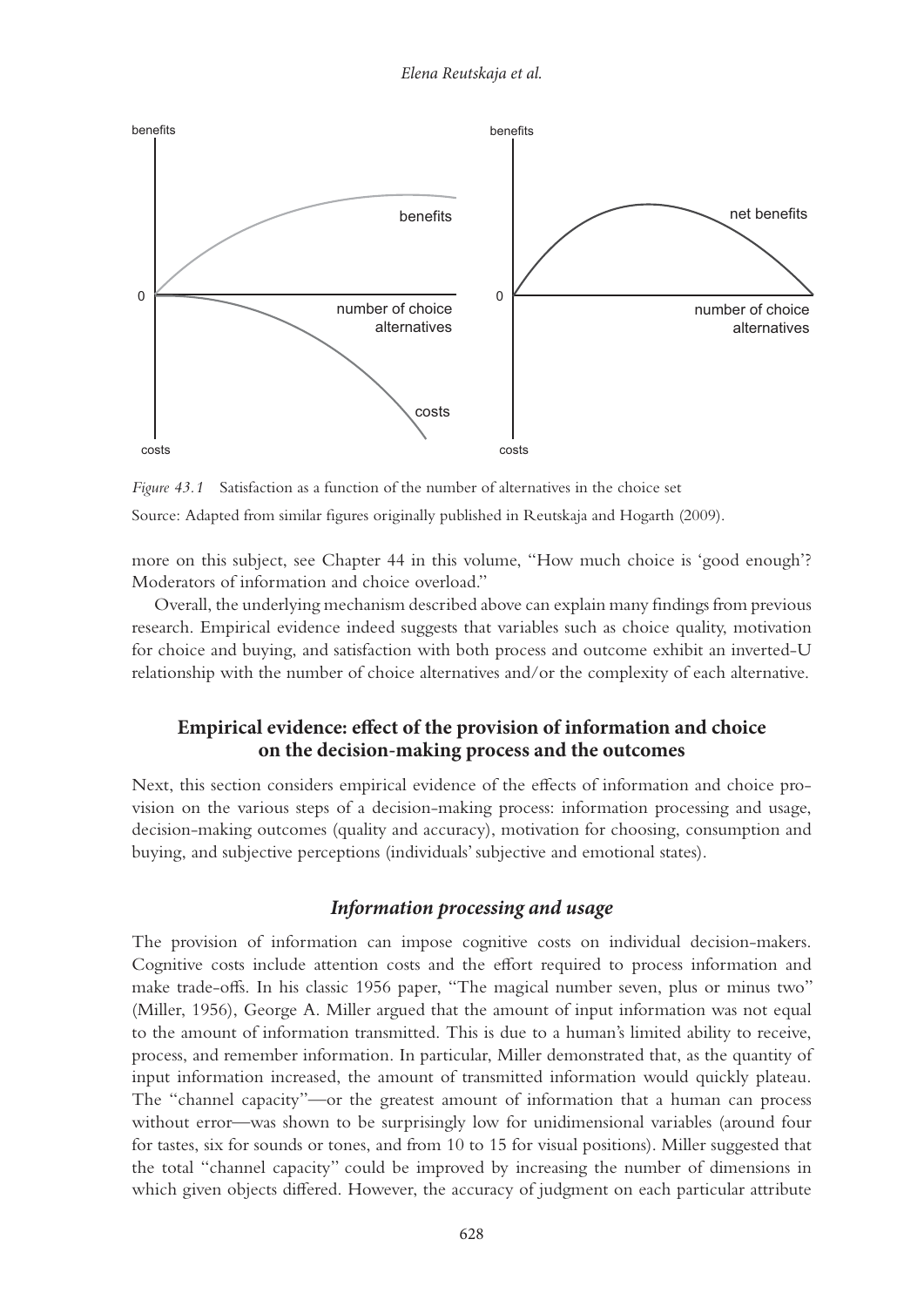would decline. Subsequently, Chase & Simon (1973) and Simon (1974) argued that the brain possessed a "chunk" capacity and that short-term memory was capable of retaining a range of five to seven pieces of information. It was shown that it took time to consciously identify an object—sometimes more than half a second. In addition, the amount of information that the brain can simultaneously maintain in its short-term memory is quite small: the brain is able to remember or monitor only about four objects at once, regardless of how many objects are shown to a person at a time (Marois & Ivanoff, 2005).

In addition, at any given time, the mind normally selects only a subset of relevant information from a scene to process in detail. When full attention is paid to a certain location or item, the attention given to other locations and objects is suppressed (Wedel & Pieters, 2007). This inattentional blindness has been well demonstrated in one of the most famous studies in psychology, known as the Invisible Gorilla Test (Simons & Chabris, 1999). In this experiment, participants were asked to watch a short video in which students, wearing either a black or a white T-shirt, passed a basketball between themselves. The participants' task was to count the number of times that players wearing a white T-shirt passed the ball. During the video a person in a gorilla suit walked through the center of the scene. However, about half of the participants did not actually see the gorilla, which suggests that the relationship between what is in our visual field and what we actually perceive is based mostly on attention.

Attention costs are important costs to consider when dealing with lots of choice or information because attention is limited and selective. However, it is hard to measure many covert processes behind the decisions. Therefore, recent research has used modern tools, including eye tracking and brain imaging to open the black box behind the phenomenon of choice overload. By tracking people's eye movements, previous research has found that attention costs increase when people make choices from large rather than small sets of alternatives under time pressure (Reutskaja et al., 2011). When the number of snacks that people were choosing from increased, the number of eye fixations<sup>1</sup> and the time spent on choosing a snack increased significantly. The increased number of eye fixations likely reflects higher attention and processing costs (or the time necessary to perceive and understand the information), which suggests that a higher number of alternatives in the set imposes higher processing and attention costs on decision makers.

The functional magnetic resonance imaging (fMRI) method, which tracks activity in the brain, was also used to examine the processes behind the choice-overload phenomenon and revealed that choices from large sets of alternatives were associated with a greater cognitive load. Subjects choosing from larger (rather than smaller) choice sets showed increased eye movement and stronger activity in visual and sensorimotor brain areas—areas previously associated with the planning and control of movement such as reaches and saccades, the processing of visual scenes or both (Andersen & Buneo, 2002; Grill-Spector & Malach, 2004; Orban, Van Essen, & Vanduffel, 2004).

The amount of processed information that people use for their decision making (information usage) is also constrained by bounded human processing abilities (Simon, 1976) and imposes cognitive and time costs on decision-makers. Empirical evidence suggests that information usage follows an inverted U-shaped curve with the increase in information load (Miller, 1956; Schroder, Driver & Streufert, 1967; Newell & Simon, 1972; Chewning & Harrell, 1990; Tuttle & Burton, 1999). Research has found that input-cue usage increases initially with the number of cues provided but does not show any further increase after a particular point (Chewning & Harrell, 1990; Stocks & Harrell, 1995). In addition, people consider and process smaller percentages of information when the number of options and amount of relevant information increase (Hauser & Wernerfelt, 1990). For example, a study tracking the eye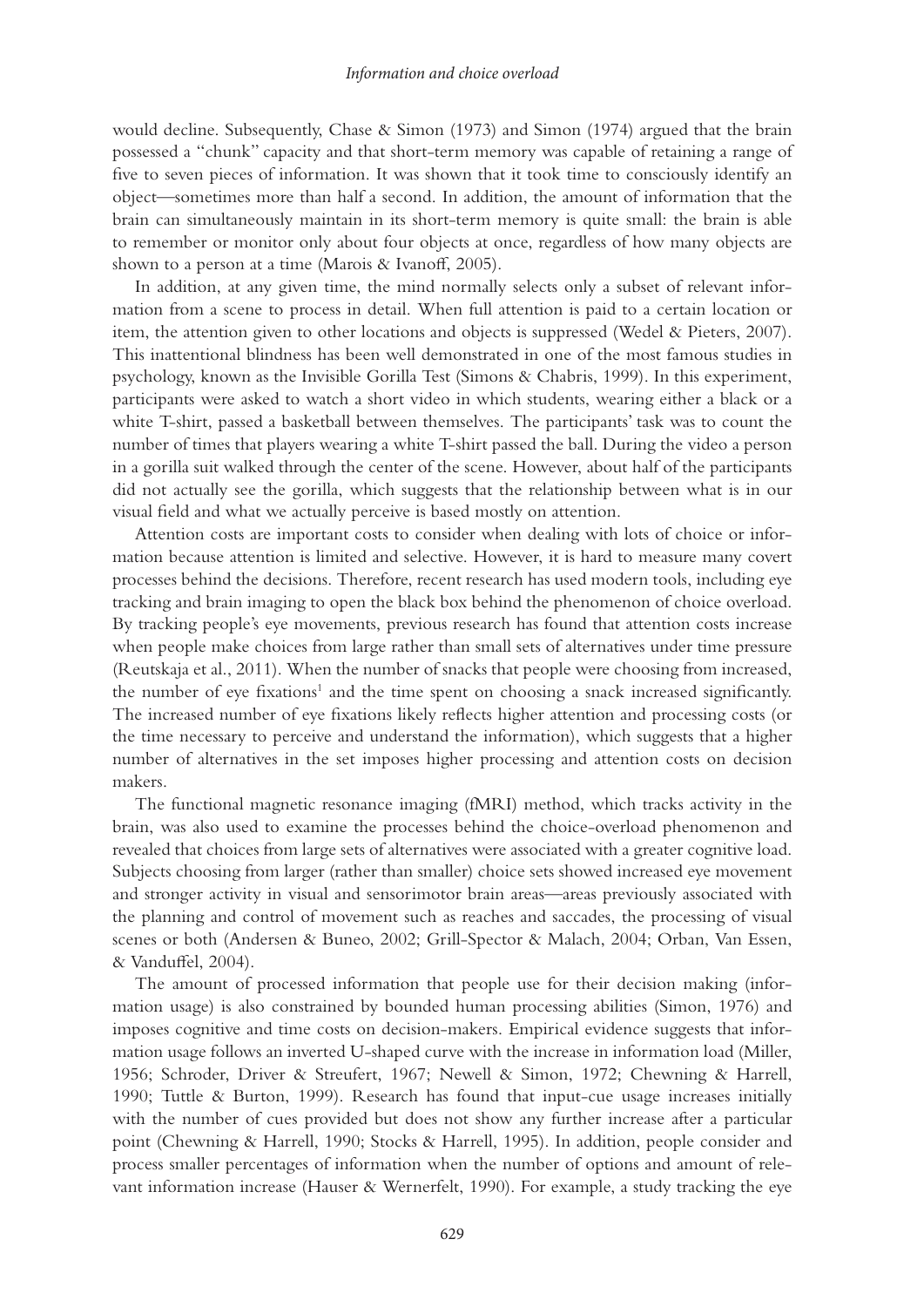#### *Elena Reutskaja et al.*

movements of decision-makers has shown that, when participants chose a snack to consume out of different-sized sets, the average number of items seen in a larger set was greater compared to the smaller set but the percentage of items seen actually decreased with the set size (Reutskaja at al., 2011). So, when confronted with few items (two or three alternatives), people often process and use all the relevant information (Payne, Bettman, Coupey, & Johnson, 1992) but, in an environment with many alternatives, people shift to simpler choice strategies (Rolls et al., 1981). A more recent and large body of research found that the cognitive costs are not necessarily as high as the classical theory suggested. Research on adaptive decision-making (Payne, Bettman, & Johnson, 1993) and fast and frugal heuristics (such as Gigerenzer & Goldstein, 1996; Gigerenzer & Gaissmaier, 2011) established that humans could be good information processors when using simple heuristics. Simple heuristics use little of the large amounts of data available when the information is valid and the heuristic fits the choice environment well. Simple heuristics such as "take the best" (Gigerenzer & Goldstein, 1999) can also be used as techniques to simplify decisions, just like mnemonics and mnemotechnics can be used to overcome memory bottlenecks. To overcome overload, summaries, the prioritization of information, and mnemonics can be useful and have been used in medical education practice to help cope with feelings of information-caused stress (Smith, 2010).

 Another cost of too much information and choice is the time cost. Over the decades, evidence has been accumulated that time is an increasing function of the amount of information and choice: There is a positive linear relationship between the total amount of information available and the time spent processing and evaluating information (Jacoby, 1974); people take longer to decide when confronted with larger as opposed to smaller choice sets (Iyengar & Lepper, 2000). Decision time rises over the entire range of task complexity as the number of alternatives in a choice set increases (Hogarth, 1975; Loewenstein, 2000).

However, there is some biological evidence (eye movements) showing that people can somewhat shorten processing times per item when the choice set increases (Reutskaja et al., 2011). Ironically, even if people actually take longer to choose from larger sets, the time that is *perceived* to pass often feels shorter (Fasolo, Carmeci, & Misuraca, 2009). This faulty perception can be harmful, leading to delays, further increases in time pressure, and time mismanagement. Indeed, many people tend to underestimate the time spent making a decision when facing an extensive array (say, 24 options) and, inversely, overestimate the time spent when facing a small choice set (say, only six options).

# *Motivation for choosing and consumption*

Motivation to act refers to the intention to select one or more alternatives from a given set in order to then act upon them in one of many ways, including choosing, buying, or consuming them. More choice often means greater variety, and the provision of some variety has a positive effect on the motivation for choosing, purchasing and consumption. For example, in their study on food intake, Rolls et al. (1981) found that the participants consumed more yogurt when presented with three options—each differing in taste, color, and texture—compared to when just one yogurt flavor was offered. Interestingly, when the three yogurts were different flavors but visually indistinguishable, no increase in food consumption was observed. Moreover, consumption increases not only when the actual variety increases but also when the *perceived* variety increases (Kahn & Wansink, 2004).

However, too much information and choice may also lower the motivation to choose and cause people to defer choosing or simply to select a default option (Dhar, 1997; Shafir, Simonson, & Tversky, 1993). Probably the best-known evidence of choice overload is the "jam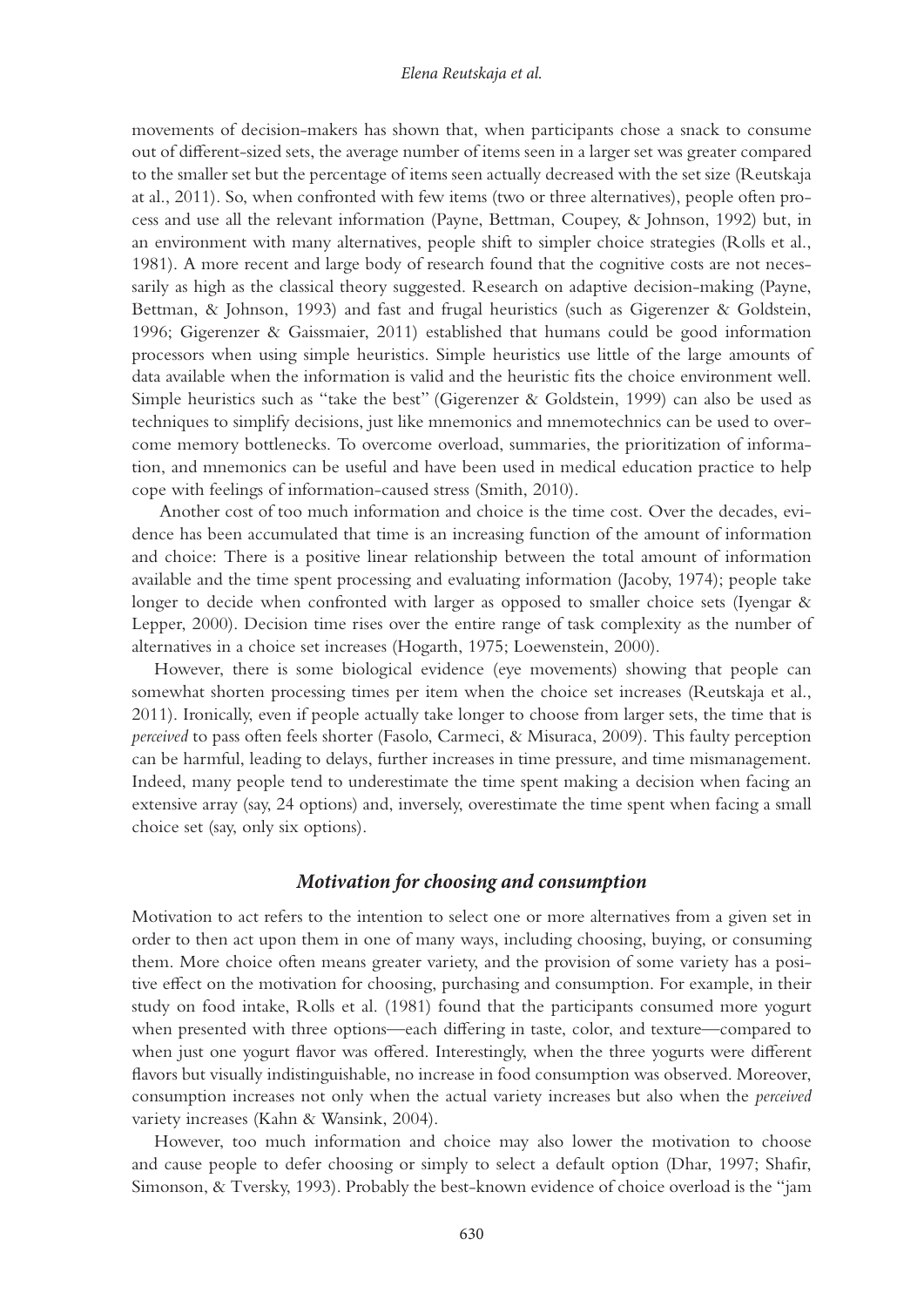#### *Information and choice overload*

study" (Iyengar & Lepper, 2000), where a tasting booth offering either six or 24 different flavors of jam was set up in an "upscale grocery store" in California. Although more customers stopped at the larger booth (the one with 24 rather than six jam flavors), they purchased less when faced with the larger set of jam. A lab study carried out by the same authors (Iyengar & Lepper, 2000) found that participants who sampled from a limited rather than an extensive assortment of chocolate bars were more likely to choose chocolate instead of cash as compensation for participating. Large sets are more attractive at first sight but they are demotivating for decision makers.

So, is it better to have a larger or smaller choice set available when it comes to consumption, buying, or choosing? As this review has shown, research suggests that neither of these options is optimal, and it is best to offer a "golden mean" to decision makers. Purchasing behavior follows an inverted-U pattern according to the number of alternatives in the set, and the peak for buying is reached when people choose from sets of an intermediate size. In one experiment, people could purchase pens from sets of varying sizes. More people purchased pens from intermediate sets (10 alternatives) rather than from small sets or large sets (two or 20 alternatives). Intermediate sets were more "motivating" for people than larger or smaller sets (Shah & Wolford, 2007). There is also biological evidence of too little and too much choice being demotivating. A brain-imaging study in which participants had to choose images from different-sized sets demonstrated that the activity in several brain areas also follows an inverted-U pattern (Reutskaja et al., 2018). Activity in the striatum (the area that has been shown to reflect reward or value processing) and the anterior cingulate cortex (ACC, the area that integrates cost and benefits) was the highest when subjects actively chose from sets with an intermediate number of alternatives, which were considered to have the right number of alternatives. The fMRI activity in those areas was lower for sets that were considered by participants to be too small or too large. Reutskaja et al. (2018) suggested that the activity in those areas reflected a motivational signal that maintained cognitive and behavioral engagement in decision-making.

Additionally, when the choice set is large, people have a stronger preference for simple, easy-to-understand options (Iyengar & Kamenica, 2010). More importantly, when the choice becomes too difficult, people often defer that choice, even when it negatively affects their future well-being. Iyengar, Huberman, and Jiang (2004) studied the influence of "too much" choice on a life-changing decision: participation in the US 401(k) retirement plan. The plans offered anywhere from 2 to 59 investment options. For every 10-option increase, the predicted individual participation probabilities declined by 1.5–2 percent. If there were only two funds offered, participation rates peaked at 75 percent, while the participation rate dropped to 61 percent when the number of plans amounted to 59.

# *Decision accuracy and quality*

Decision accuracy (defined as selecting the best item out of a set), like many of outcome variables discussed earlier, exhibits an inverted-U-shaped relationship with information load (Jacoby et al., 1974a). For example, in a laboratory experiment, subjects were asked to choose a detergent from among 4, 8, or 12 different brands, each of which was described using two, four or six items of information. As the information load increased, the decision accuracy initially increased but ultimately leveled off. The number of brands and the information available about each brand (which both constitute information load) had opposing effects on decision accuracy. The number of brands was negatively related to decision accuracy, while the information per brand had a positive effect on decision accuracy. The results were confirmed in the follow-up experiment by the same authors (Jacoby, Speller, & Berning, 1974), which used larger amounts of information. (See also Malhorta, 1982.)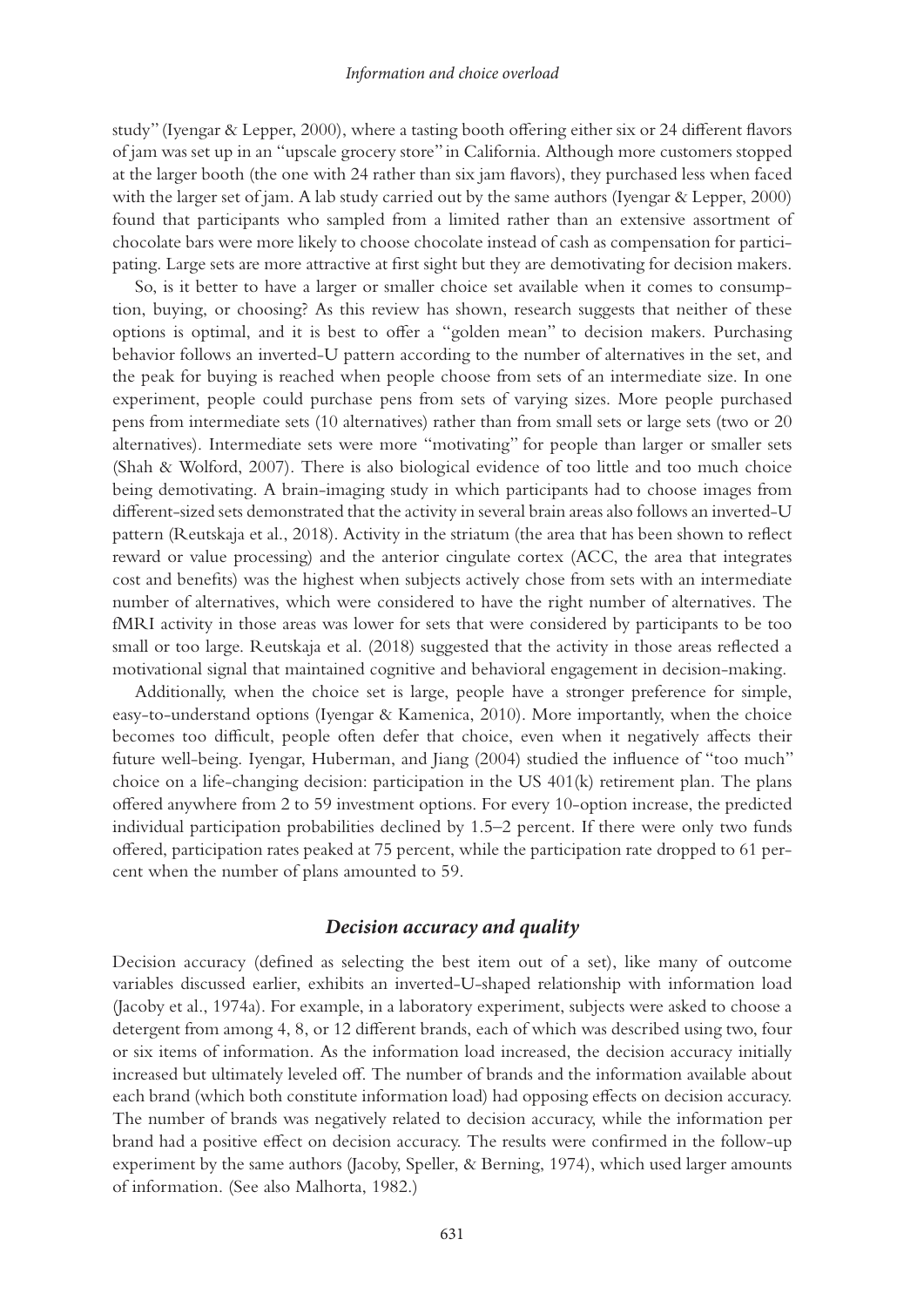#### *Elena Reutskaja et al.*

However, an eye-tracking study demonstrated that people were able to make choices that were better than random from sets of all tested sizes (up to 16 alternatives) even under extreme time pressure of three seconds, although the probability of picking the best item from the set of seen alternatives decreased slightly when the choice set increased (Reutskaja et al., 2011).

Detrimental effects of extensive information load have been further confirmed in other disciplines and contexts. For example, one study on information overload in an online environment found that the probability of a correct choice decreased as the number of attributes where the products differed increased, although the number of alternatives had no effect on accuracy (Lee & Lee, 2004).

# *Feelings and subjective states*

The provision of information and choice can also affect the subjective states of individuals. Having access to full information and choice can be beneficial from a psychological point of view, as people like to feel "informed" and defend their "right" to access relevant information (Jacoby, Speller, & Kohn, 1974). Research has also shown that the ability to make choices by themselves gives people a feeling of autonomy and self-control (Zuckerman et al., 1978; Deci & Ryan, 1985). For example, people in nursing homes feel happier and more satisfied when provided with choices, even when the decisions are relatively unimportant and inconsequential (Langer & Rodin, 1976). These positive psychological states have the potential to enhance life satisfaction, general well-being, and thus social welfare overall.

However, extensive information and choice offerings can impose high psychological costs on individuals. These costs may be emotional (rather than cognitive) and stem from discomfort caused by uncertainty about preferences, lack of expertise, concern or regret about making an incorrect decision, and the presence of trade-offs (see, for example, Loewenstein, 2000). The mere fact of making a decision naturally involves some degree of emotional conflict because the selection of one option always accompanies the rejection of other alternatives (Botti & Iyengar, 2006). Freedom to choose can thus turn into a "tyranny" (Schwartz, 2000). A choice offering may also induce attachment to the options in the choice set, and people can feel they have lost the items they have not chosen. In addition to this, as the choice increases and the number of forgone options increases, the nonchosen options appear more attractive and feelings of loss increase (Carmon, Wertenbroch, & Zeelenberg, 2003). As the amount of information increases, not only will more options necessarily be rejected but people's standards in relation to the outcomes will rise (Schwartz, 2000). If the result of the decision is unsatisfactory, people may feel personally responsible for choosing a "wrong" alternative. When people realize that their choices are not ideal, they fall prey to the "tyranny of freedom." This outcome may be exacerbated by a modern society that fosters high expectations of achieving perfection in every aspect of life.

Selection from larger choice sets is also associated with greater perceived decision difficulty (Iyengar & Lepper, 2000; Reutskaja & Hogarth, 2009), less desire to have additional information (Jacoby, Speller, & Kohn, 1974; Jacoby, Speller, & Berning, 1974), less confidence in one's choice, and greater confusion (Malhotra, 1982; Lee & Lee, 2004). Moreover, individuals experience less satisfaction with the task and choice when selecting from a large rather than a small sample of choices (Malhotra, 1982; Iyengar & Lepper, 2000). However, as with many other previously described variables, satisfaction with both the chosen item and the decisionmaking process itself are inverted U-shaped functions of the number of alternatives, with people being the most satisfied with intermediate rather than small or large sets of alternatives (Reutskaja & Hogarth, 2009). In addition, having many alternatives may lead to less satisfaction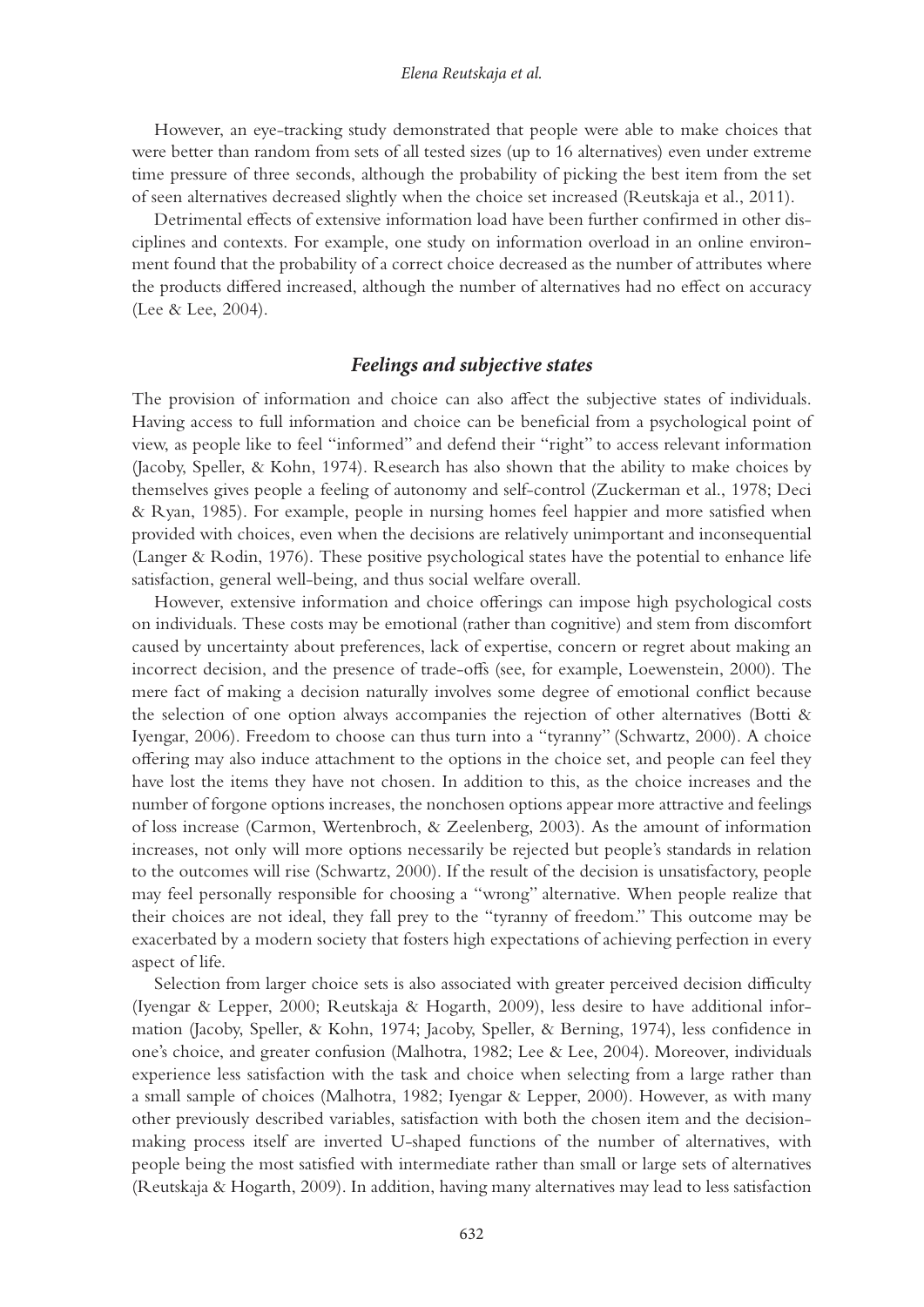with decisions even when more choices yield better objective outcomes (Schwartz, 2000, 2004; Iyengar, Wells & Schwartz, 2006).

When the choice leads to painful ethical dilemmas, the emotional impact of having to choose is very strong, especially when the decision maker is personally responsible for making the choice. For instance, people who personally make psychologically painful decisions (e.g., ending a life-sustaining treatment) feel more intense negative emotions (such as anger, depression, guilt, and regret) compared to those who face the same outcome (e.g., the death of a loved one) as the result of a decision made by someone else. Personal responsibility adds to the feeling of loss (Botti, Orfali, & Iyengar, 2009).

The opportunity to choose, the amount of information, and the size of a choice set all influence not only actual post-choice feelings but also expectations about how one will feel about the choice, which can be quite different from the actual experience. For example, one study found that people anticipated experiencing greater satisfaction with their choice and with the selection process, as well as less regret over their choice, when choosing from a larger list of 20–50 potential dating candidates rather than from a smaller list of four. However, when participants actually chose a date from a mock website, they experienced greater memory confusion regarding their choices and showed no improvement in their affect when choosing from 20 rather than four profiles of potential partners. So, their expectation did not match their experience (Lenton, Fasolo, & Todd, 2008).

Overall, while the provision of information and choice can positively influence the feelings of individuals, extensive information and choice have a detrimental effect on the subjective states of decision makers, making intermediate sets the most satisfying. When the choice concerns painful outcomes, the mere act of choosing can trigger negative emotions.

# **Conclusion**

This chapter has summarized evidence collected by researchers for more than half a century on the topic of information and choice overload, exploring how people deal with large amounts of information, how they make choices from sets with multiple alternatives, and what consequences choice provision has on decision-making process and choice outcomes. Traditionally, economics and psychology have emphasized the benefits of more information and more choice but a more recent body of research has demonstrated the negative consequences of too much choice. Too much information and choice hinder information processing and usage, the motivation, and the quality and accuracy of decisions, and detrimentally impact the affective states of decision-makers. All in all, empirical evidence suggests that both too little and too much choice and information are bad and there is a golden mean of how much choice is enough but not too much.

### **Note**

#### **References**

- Andersen, R. A., & Buneo, C. A. (2002). Intentional maps in posterior parietal cortex. *Annual Review of Neuroscience*, 25(1), 189–220.
- Botti, S., & Iyengar, S. S. (2006). The dark side of choice: When choice impairs social welfare. *Journal of Public Policy & Marketing*, 25(1), 24–38.

<sup>1</sup> A fixation occurs when a subject looks at an item for a continuous period of time: at least 100 ms, and usually for 200–400 ms (Salvucci & Goldberg, 2000).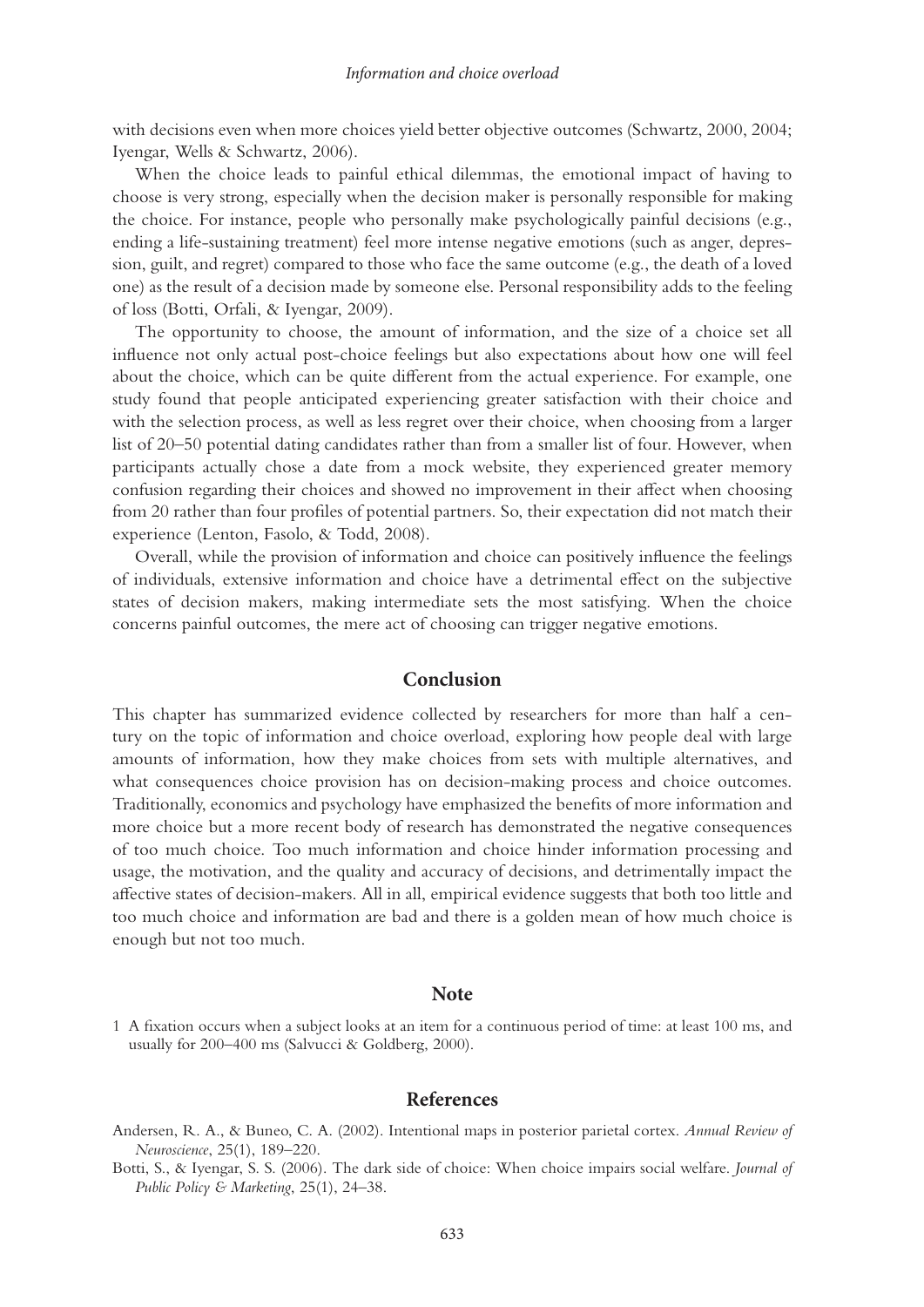- Botti, S., Orfali, K., & Iyengar, S. S. (2009). Tragic choices: Autonomy and emotional responses to medical decisions. *Journal of Consumer Research*, 36(3), 337–352.
- Brynjolfsson, E., Hu, Y., & Smith, M. D. (2003). Consumer surplus in the digital economy: Estimating the value of increased product variety at online booksellers. *Management Science*, 49(11), 1580–1596.
- Carmon, Z., Wertenbroch, K., & Zeelenberg, M. (2003). Option attachment: When deliberating makes choosing feel like losing. *Journal of Consumer Research*, 30(1), 15–29.
- Chase, W. G., & Simon, H. A. (1973). Perception in chess. *Cognitive Pscyhology*, 4, 55–81.
- Chernev, A., Böckenholt, U., & Goodman, J. (2015). Choice overload: A conceptual review and metaanalysis. *Journal of Consumer Psychology*, 25(2), 333–358.
- Chewning Jr, E. G., & Harrell, A. M. (1990). The effect of information load on decision makers' cue utilization levels and decision quality in a financial distress decision task. *Accounting, Organizations and Society*, 15(6), 527–542.
- Coombs, C. H., & Avrunin, G. S. (1977). Single-peaked functions and the theory of preference. *Psychological Review*, 84(2), 216.
- Deci, E. L., & Ryan, R. M. (1985). Cognitive evaluation theory. In E. L. Deci, & R. M. Ryan, *Intrinsic motivation and self-determination in human behavior* (pp. 43–85). Boston: Springer.
- Dhar, R. (1997). Consumer preference for a no-choice option. *Journal of Consumer Research*, 24(2), 215–231.
- Fasolo, B., Carmeci, F. A., & Misuraca, R. (2009). The effect of choice complexity on perception of time spent choosing: When choice takes longer but feels shorter. *Psychology & Marketing*, 26(3), 213–228.
- Gigerenzer, G., & Gaissmaier, W. (2011). Heuristic decision making. *Annual Review of Psychology*, 62, 451–482.
- Gigerenzer, G., & Goldstein, D. G. (1996). Reasoning the fast and frugal way: models of bounded rationality. *Psychological Review*, 103(4), 650.
- Gigerenzer, G., & Goldstein, D. G. (1999). Betting on one good reason: The take the best heuristic. In G. Gigerenzer, P. M. Todd, & the ABC Research Group (Eds.), *Simple heuristics that make us smart* (pp. 75–95). New York: Oxford University Press.
- Gigerenzer, G., & Selten, R. (Eds.) (2002). *Bounded rationality: The adaptive toolbox*. Cambridge, MA: MIT Press.
- Grant, A. M., & Schwartz, B. (2011). Too much of a good thing: The challenge and opportunity of the inverted U. *Perspectives on Psychological Science*, 6(1), 61–76.
- Grill-Spector, K., & Malach, R. (2004). The human visual cortex. *Annual Review Neuroscience*, 27, 649–677.
- Hauser, J. R., & Wernerfelt, B. (1990). An evaluation cost model of consideration sets. *Journal of Consumer Research*, 16(4), 393–408.
- Hogarth, R. M. (1975). Decision time as a function of task complexity. In D. Wendt, & C. A. Vliet (Eds.), *Utility, probability, and human decision making* (pp. 321–338). Dordrecht: Springer.
- Iyengar, S. S., Huberman, G., & Jiang, W. (2004). How much choice is too much? Contributions to 401(k) retirement plans. In O. S. Mitchell & S. P. Utkus (Eds.), *Pension design and structure: New lessons from behavioral finance* (pp. 83–87). Oxford: Oxford University Press.
- Iyengar, S. S., & Kamenica, E. (2010). Choice proliferation, simplicity seeking, and asset allocation. *Journal of Public Economics*, 94(7–8), 530–539.
- Iyengar, S. S., & Lepper, M. R. (2000). When choice is demotivating: Can one desire too much of a good thing? *Journal of Personality and Social Psychology*, 79(6), 995.
- Iyengar, S. S., Wells, R. E., & Schwartz, B. (2006). Doing better but feeling worse: Looking for the "best" job undermines satisfaction. *Psychological Science*, 17(2), 143–150.
- Jacoby, J. (1974). Consumer reaction to information displays: Packaging and advertising. *Advertising and the Public Interest*, 11, 101–118.
- Jacoby, J. (1977). Information load and decision quality: Some contested issues. *Journal of Marketing Research*, 14(4), 569–573.
- Jacoby, J., Speller, D. E., & Berning, C. K. (1974). Brand choice behavior as a function of information load: Replication and extension. *Journal of Consumer Research*, 1(1), 33–42.
- Jacoby, J., Speller, D. E., & Kohn, C. A. (1974). Brand choice behavior as a function of information load. *Journal of Marketing Research*, 11(1), 63–69.
- Kahn, B. E., & Wansink, B. (2004). The influence of assortment structure on perceived variety and consumption quantities. *Journal of Consumer Research*, 30(4), 519–533.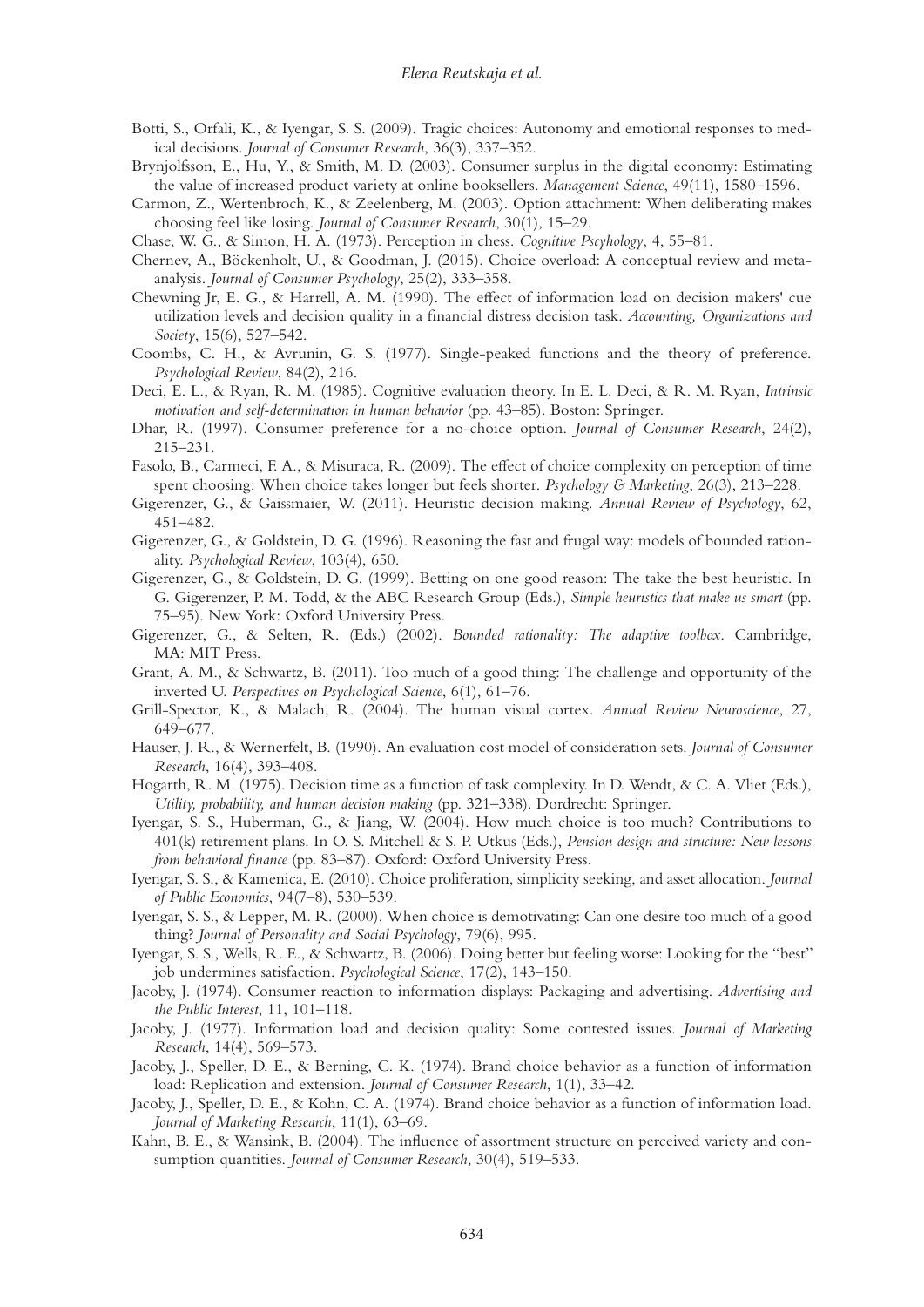- Kardes, F. R., Cline, T. W., & Cronley, M. L. (2011). *Consumer behavior: Science and practice*. Boston: Cengage Learning, Incorporated.
- Langer, E. J., & Rodin, J. (1976). The effects of choice and enhanced personal responsibility for the aged: A field experiment in an institutional setting. *Journal of Personality and Social Psychology*, 34(2), 191.
- Lee, B. K., & Lee, W. N. (2004). The effect of information overload on consumer choice quality in an on-line environment. *Psychology & Marketing*, 21(3), 159–183.
- Lenton, A. P., Fasolo, B., & Todd, P. M. (2008). "Shopping" for a mate: Expected versus experienced preferences in online mate choice. *IEEE Transactions on Professional Communication*, 51(2), 169–182.
- Loewenstein, G. (1999). Is more choice always better? *Social Security Brief*, 7(1), 7.
- Loewenstein, G. (2000). Emotions in economic theory and economic behavior. *American Economic Review*, 90(2), 426–432.
- Malhotra, N. K. (1982). Information load and consumer decision making. *Journal of Consumer Research*, 8(4), 419–430.
- Malhotra, N. K., Jain, A. K., & Lagakos, S. W. (1982). The information overload controversy: An alternative viewpoint. *Journal of Marketing*, 46(2), 27–37.
- Malito, A. (2017). Grocery stores carry 40,000 more items than they did in the 1990s. Available at: www. marketwatch.com/story/grocery-stores-carry-40000-more-items-than-they-did-in-the-1990s-2017– 06–07 (accessed July 31, 2019).
- Marois, R., & Ivanoff, J. (2005). Capacity limits of information processing in the brain. *Trends in Cognitive Sciences*, 9(6), 296–305.
- Miller, G. A. (1956). The magical number seven, plus or minus two: Some limits on our capacity for processing information. *Psychological Review*, 63(2), 81.
- Nagar, K., & Gandotra, P. (2016). Exploring choice overload, internet shopping anxiety, variety seeking and online shopping adoption relationship: Evidence from online fashion stores. *Global Business Review*, 17(4), 851–869.
- Newell, A., & Simon, H. A. (1972). *Human problem solving*. Englewood Cliffs, NJ: Prentice-Hall.
- Orban, G. A., Van Essen, D., & Vanduffel, W. (2004). Comparative mapping of higher visual areas in monkeys and humans. *Trends in Cognitive Sciences*, 8(7), 315–324.
- Payne, J. W., Bettman, J. R., Coupey, E., & Johnson, E. J. (1992). A constructive process view of decision making: Multiple strategies in judgment and choice. *Acta Psychologica*, 80(1–3), 107–141.
- Payne, J. W., Bettman, J. R., & Johnson, E. J. (1993). *The adaptive decision maker*. Cambridge: Cambridge University Press.
- Reibstein, D. J., Youngblood, S. A., & Fromkin, H. L. (1975). Number of choices and perceived decision freedom as a determinant of satisfaction and consumer behavior. *Journal of Applied Psychology*, 60(4), 434.
- Reutskaja, E. (2008). Experiments on the role of the number of alternatives in choice. PhD thesis. Pompeu Fabra University.
- Reutskaja, E., & Hogarth, R. M. (2009). Satisfaction in choice as a function of the number of alternatives: When "goods satiate." *Psychology & Marketing*, 26(3), 197–203.
- Reutskaja, E., Lindner, A., Nagel, R., Andersen, R. A., & Camerer, C. F. (2018). Choice overload reduces neural signatures of choice set value in dorsal striatum and anterior cingulate cortex. *Nature Human Behaviour*, 2(12), 925.
- Reutskaja, E., Nagel, R., Camerer, C. F., & Rangel, A. (2011). Search dynamics in consumer choice under time pressure: An eye-tracking study. *American Economic Review*, 101(2), 900–926.
- Rolls, B. J., Rowe, E. A., Rolls, E. T., Kingston, B., Megson, A., & Gunary, R. (1981). Variety in a meal enhances food intake in man. *Physiology & Behavior*, 26(2), 215–221.
- Ryan, R. M., & Deci, E. L. (2000). Self-determination theory and the facilitation of intrinsic motivation, social development, and well-being. *American Psychologist*, 55(1), 68.
- Salvucci, D. D., & Goldberg, J. H. (2000). Identifying fixations and saccades in eye-tracking protocols. *Proceedings of the 2000 Symposium on Eye tracking Research & Applications*, November, 71–78.
- Scheibehenne, B., Greifeneder, R., & Todd, P. M. (2010). Can there ever be too many options? A metaanalytic review of choice overload. *Journal of Consumer Research*, 37(3), 409–425.
- Schroder, H. M., Driver, M. J., & Streufert, S. (1967). *Human information processing: Individuals and groups functioning in complex social situations*. New York: Holt, Rinehart and Winston.
- Schwartz, B. (2000). Self-determination: The tyranny of freedom. *American Psychologist*, 55(1), 79.
- Schwartz, B. (2004). *The paradox of choice: Why more is less*. New York: Ecco.